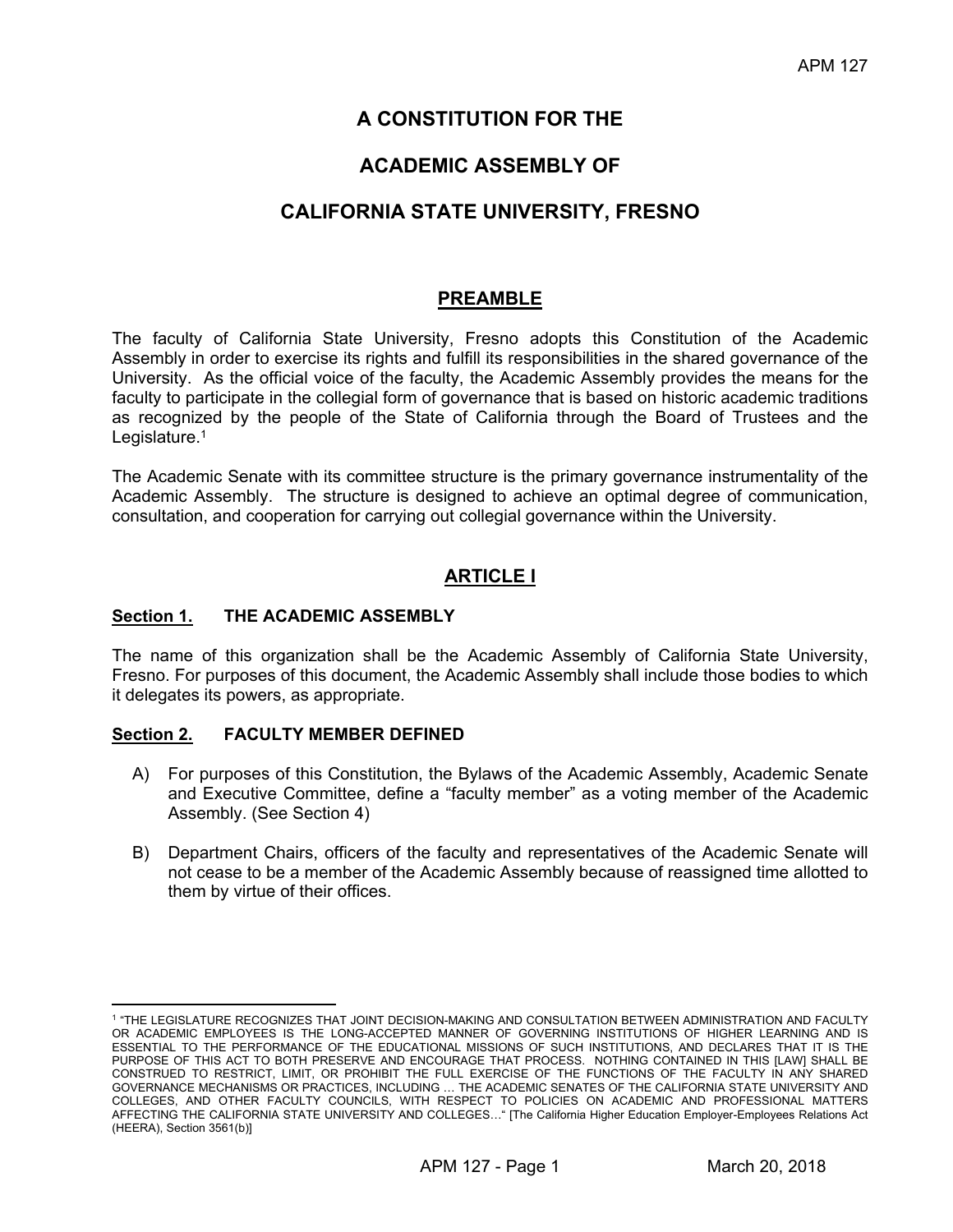## **Section 3. ADMINISTRATOR DEFINED**

For purposes of this Constitution, the Bylaws of the Academic Senate and Executive Committee, except for Department Chairs and Program Coordinators, persons holding more than six WTU's for administrative responsibilities are defined as "Administrator".

#### **Section 4. MEMBERSHIP OF THE ACADEMIC ASSEMBLY**

Membership of the Academic Assembly shall be (1) all full-time faculty members of instructional departments who hold the rank of Instructor, Lecturer, Assistant Professor, Associate Professor, Professor or their equivalents; (2) all tenured faculty members of instructional departments who are serving on a part-time basis; (3) Librarians; (4) Student Services Professionals, Academically Related; and (5) Administrators on a non-voting basis.

## **Section 5. OFFICERS OF THE ACADEMIC ASSEMBLY**

The President of the Academic Assembly shall be the President of the University. The Chair of the Academic Assembly shall be the Chair of the Academic Senate. The Vice Chair of the Academic Assembly shall be the Vice Chair and Secretary of the Academic Senate.

#### **Section 6. POWERS AND DUTIES OF THE ACADEMIC ASSEMBLY**

Subject to the laws of the State of California and the regulations of the Trustees of the California State University, the Academic Assembly or bodies to which it delegates its powers, shall be the body composed of faculty members acting for the Faculty of the University with power to formulate, review, revise, and adopt for recommendation to the President all University policies, including matters directly affecting the instructional budget, which relate to the educational mission. The faculty has the primary responsibility for such fundamental areas as curriculum, subject matter and methods of instruction, research and creative/scholarly activity, faculty status, and those aspects of student life which relate to the educational process. The Academic Assembly shall have, in consultation with the President, the power to appoint those committees necessary for the fulfillment of these duties.

#### **Section 7. COLLEGIAL RESPONSIBILITY OF THE ACADEMIC ASSEMBLY AND OF THE PRESIDENT**

- A) Under the rules and regulations of the Board of Trustees, the President has final responsibility and authority for the University.
- B) The joint-decision making and consultation between Administration and faculty is based on collegiality, mutual respect and trust. "Collegiality consists of a shared decision-making process and set of values which regard the members of the various university constituencies as essential for the success of the academic enterprise....collegiality rests on a network of interlinked procedures jointly devised, whose aim is to assure the opportunity for timely advice pertinent to decisions about curricular and academic personnel matters."<sup>2</sup>

 $\overline{a}$ 2 REPORT OF THE BOARD OF TRUSTEES AD HOC COMMITTEE ON GOVERNANCE, COLLEGIALITY, AND RESPONSIBILITY IN THE CALIFORNIA STATE UNIVERSITY (Adoped by the Board of Trustees of the California State University, September 1985.)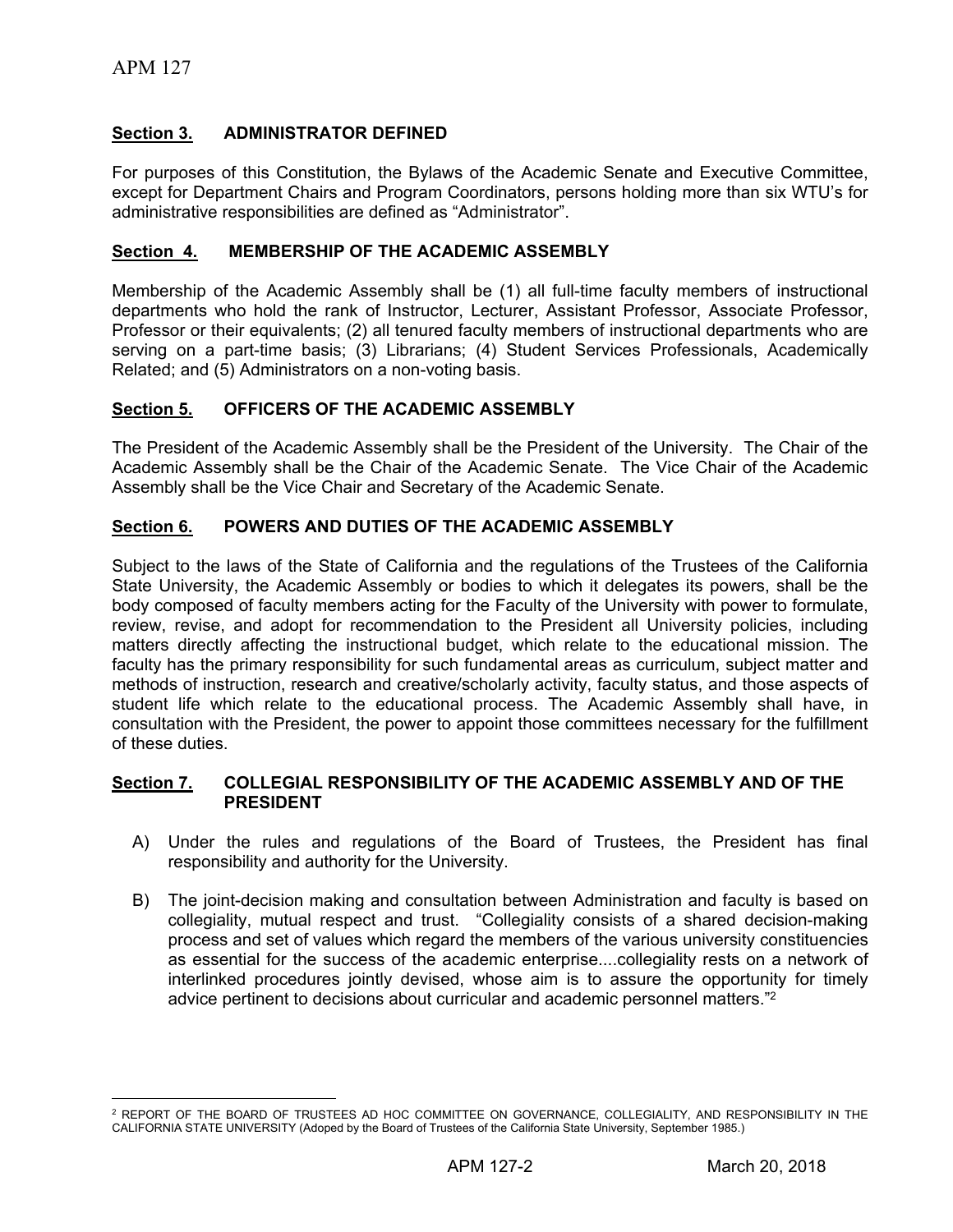- C) Regarding curricular and academic personnel matters, "faculty recommendations are normally approved, except in rare instances and for compelling reasons. The collegial process also recognizes the value of par participation by the faculty in budgetary matters, particularly those directly affecting the areas for which the faculty has primary responsibility."3 In the event the President does not approve a recommendation of the Academic Assembly, the President shall state reasons in an expeditious manner to the relevant body in writing.
- D) The Academic Assembly has primary responsibility for the educational functions of the institution in accordance with policy as determined by the Board of Trustees. As such, the Academic Assembly shall participate in those matters for which the faculty has primary responsibility: Academic personnel, budget and curriculum.
- E) Policies recommended by Academic Assembly through a majority vote of the Academic Senate and approved by the President shall be considered binding on all university personnel.

## **Section 8. ELECTION OF CHAIR AND VICE CHAIR OF THE ACADEMIC ASSEMBLY**

The Chair and Vice Chair shall be elected by and from the voting, elected members of the Academic Senate for a two-year term. Neither the Chair nor the Vice Chair shall serve concurrently as an elected delegate to the Statewide Academic Senate, CSU.

Nominations shall be made by nominating petitions containing the signatures of two percent of the Assembly, including signatures from at least three colleges or schools. Each nominating petition shall be accompanied by a declaration from the nominee agreeing to meet the eligibility requirements of the office, fill the office if elected, and meet the obligations of regular representation. The nominee shall forward a short statement of qualifications to accompany the ballot. Nominations shall be closed five instructional days after the issuance of the call. If there are not at least two nominations for each office or position, provisions for write-ins shall be made.

If the position of Chair is vacated, or the office holder is removed before the end of the two-year term, the Vice Chair will become Interim Chair for a period not to exceed 30 instructional days. Immediately upon receiving notice of the vacating of the office of Chair, the election process for a new Chair will commence, conforming to the regular requirements for electing a Chair laid out in this section. The term of the new Chair will end at the same time as the term of the prior Chair.

If the position of Vice Chair is vacated, or the office holder is removed before the end of the twoyear term, the Chair will appoint the University-wide senator serving on the Senate Executive Committee as interim Vice Chair for a period not to exceed 30 instructional days. Immediately upon receiving notice of the vacating of the office of Vice Chair, the election process for a new Vice Chair will commence, conforming to the regular requirements for electing a Vice Chair laid out in this section. The term of the new Vice Chair will end at the same time as the term of the prior Vice Chair.

 $\overline{a}$ <sup>3</sup> REPORT OF THE BOARD OF TRUSTEES AD HOC COMMITTEE ON GOVERNANCE, COLLEGIALITY, AND RESPONSIBILITY IN THE CALIFORNIA STATE UNIVERSITY (Adopted by the Board of Trustees of the California State University, September 1985.)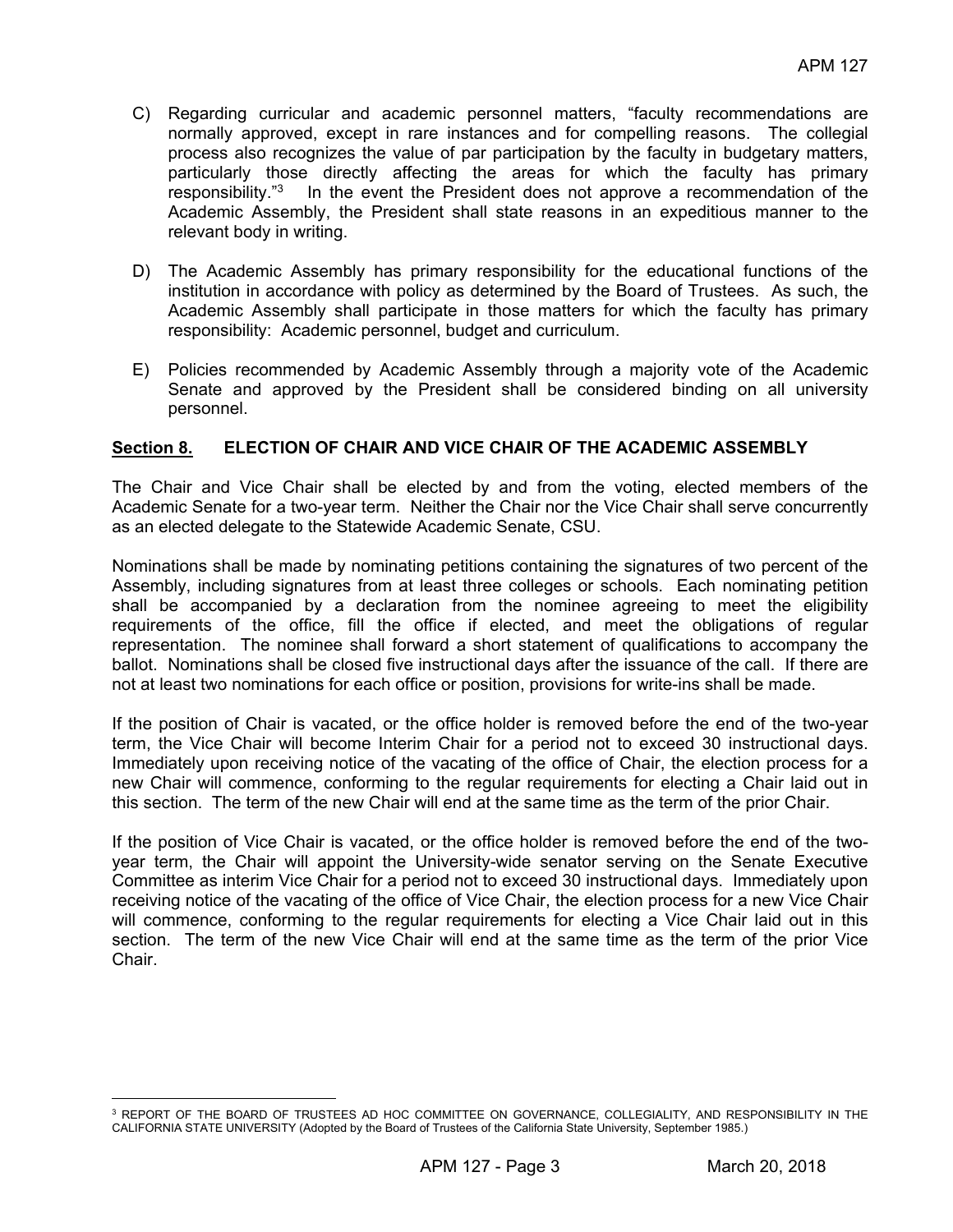## **Section 9. REMOVAL OF THE CHAIR AND/OR VICE CHAIR OF THE ACADEMIC ASSEMBLY**

A) To initiate the removal of the Chair or Vice Chair, a petition containing the signatures of thirty percent of the Assembly (including signatures from at least three colleges or schools) must be received and verified by the members of the Nominations and Elections Committee. The petition will be accompanied by a statement identifying the reasons for the removal of the Chair or Vice Chair. Separate petitions and statements are required to initiate the process for removing both the Chair and the Vice Chair. A vote to remove the Chair or Vice Chair may also be initiated by a vote of two-thirds of the voting members of the Academic Senate.

Once a petition is certified by the Nominations and Election Committee or a vote to initiate the removal occurs, the vote for removal will become the first agenda item of the next scheduled Academic Senate meeting. In all cases the vote to remove the Chair and/or Vice Chair will be called and conducted by the Chair of the Nominations and Elections Committee and the vote will be done by secret ballot. Before the vote takes place, the officer to be removed is permitted to make a statement. Other members of the Academic Senate may also speak to the motion to remove.

An affirmative vote of two-thirds majority of voting members of the Academic Senate is required to remove either the Chair and/or Vice Chair from office.

 B) Upon an affirmative vote, the offices of Chair and/or Vice Chair are considered to be immediately vacant, though the senators occupying those offices are still members of the Academic Senate. Upon an affirmative vote to remove the Chair, the Vice Chair will immediately become Interim Chair of the Academic Senate for a period not to exceed 30 instructional days. Upon an affirmative vote to remove the Vice Chair, the Chair will immediately appoint the university-wide senator currently serving on the Senate Executive Committee as Interim Vice Chair for a period not to exceed 30 instructional days.

Upon an affirmative vote to remove both the Chair and Vice Chair, the university-wide senator currently serving on the Senate Executive Committee will immediately become Interim Chair, and the Senate Executive Committee will elect another member of that same Committee to be Interim Vice Chair, for a period not to exceed 30 instructional days.

- C) The removal of the Chair, Vice Chair, or both officers triggers an immediate election for these offices as specified in Section 8 of Article I.
- D) Should the Chair or Vice Chair be in any way incapacitated for a period exceeding sixty (60) days, the office is automatically vacated and the position filled in accordance with the procedure in Section 8 of this Constitution.

## **Section 10. BYLAWS**

The Academic Senate shall provide bylaws for the Academic Assembly, subject to the approval of the Academic Assembly.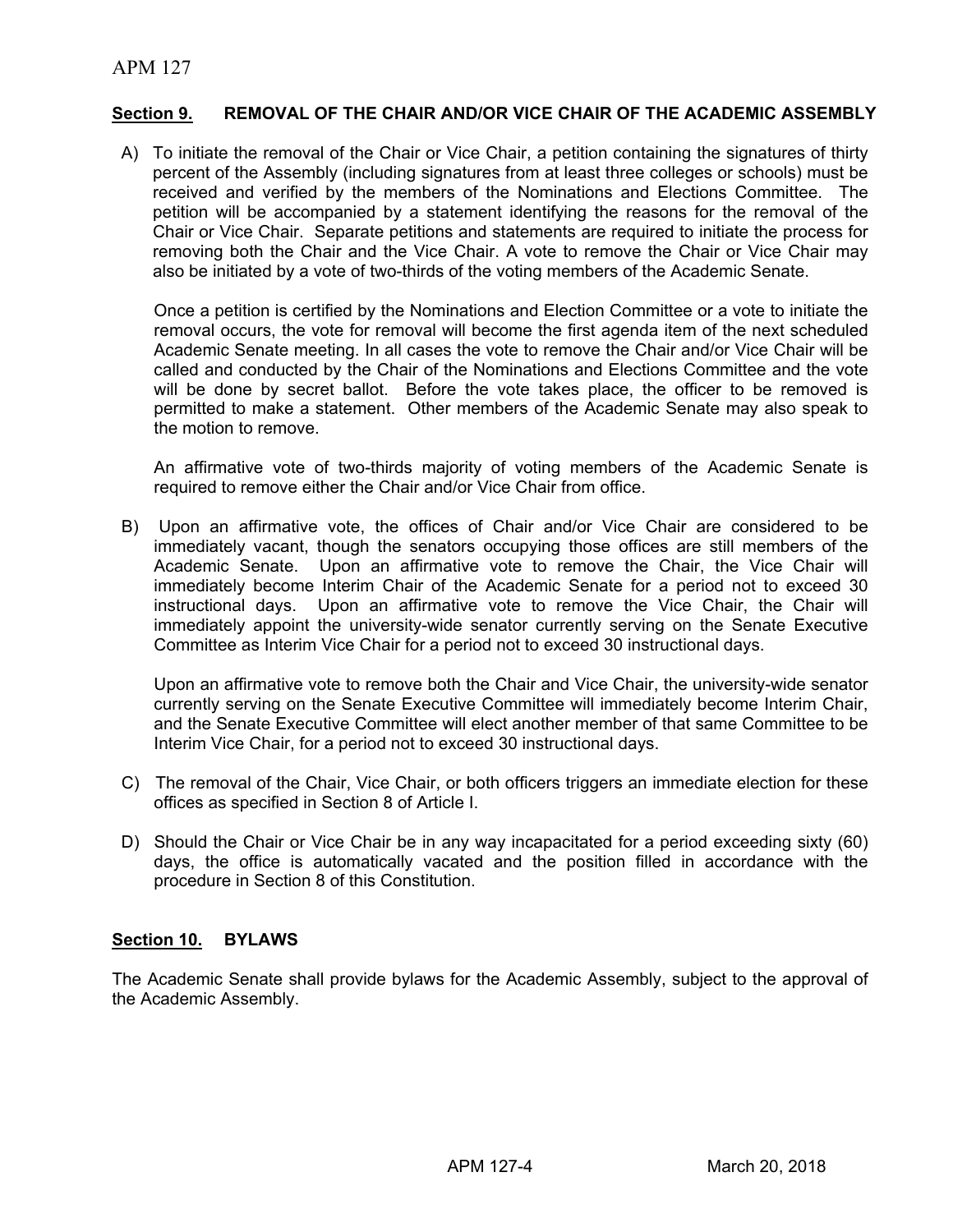# **ARTICLE II**

## **Section 1. THE ACADEMIC SENATE**

The Academic Assembly shall elect an Academic Senate to which it shall delegate the power of the Academic Assembly, and the concomitant responsibilities for carrying out its duties. Any action of the Academic Senate may be reviewed at a general meeting of the Academic Assembly.

## **Section 2. MEMBERSHIP OF THE ACADEMIC SENATE**

- A) *Ex-Officio Members* 
	- 1. Voting Ex-Officio Members
		- a) The Delegates to the Statewide Academic Senate, California State **University**
		- b) Two student representatives chosen by the Associated Students Incorporated for one-year terms.
	- 2. Non-Voting Ex-Officio Members
		- a) President of the University
		- b) Provost and Vice President for Academic Affairs
		- c) Chairs of the Senate Standing Committees not already Academic **Senators**
		- d) Vice President for Student Affairs and Enrollment Management.
		- e) Substitute Senators elected by the departments of the Chair and Vice Chair of the Academic Senate, serving for the duration of the term of the Chair and Vice Chair of the Academic Senate.

## B) *Elected Members*

- 1. Three (3) University-wide Senators elected by the Academic Assembly for overlapping three-year terms.
- 2. Determination of subdivisions for purposes of representation.
	- a) Each department or service area recognized by the President shall be entitled to representation in the Academic Senate.
	- b) For the purpose of deciding representation, a member of the Academic Assembly shall be a member of only one department, program or service area.
- 3. Representation in the Academic Senate shall be determined as follows:
	- a) A department, program or service area composed of 25 or fewer members of the Academic Assembly shall be entitled to one Senator.
	- b) A department, program or service area composed of 26 or more members of the Academic Assembly shall be entitled to two Senators.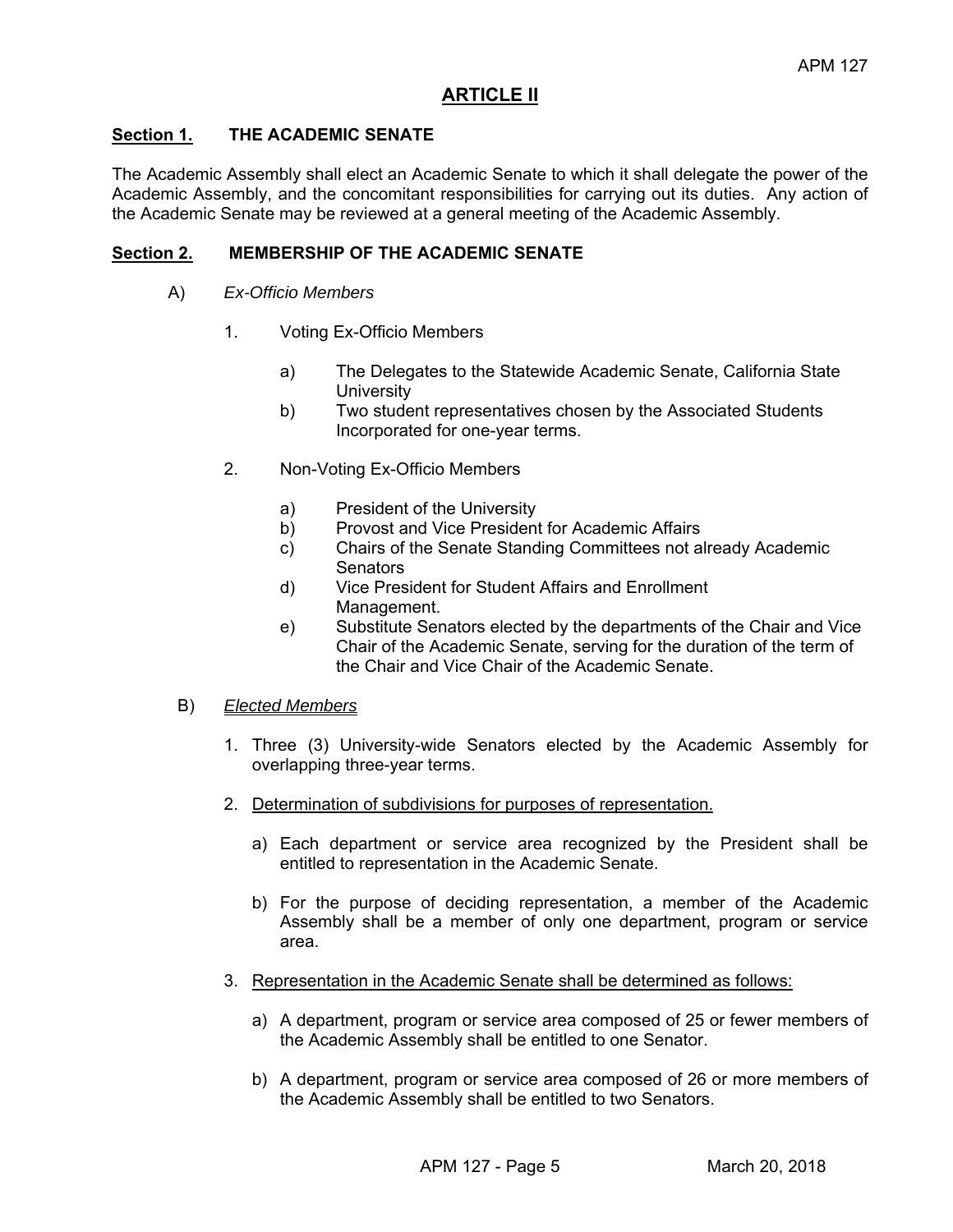- c) Representation shall be based on the total number of permanent and full-time temporary members of the Academic Assembly in a department, program or service area.
- d) A Senator shall represent only one constituency as described above.

#### **Section 3. RESPONSIBILITIES OF THE CHAIR AND VICE CHAIR OF THE ACADEMIC SENATE**

A) Responsibilities of the Chair

 1. The Chair shall be the liaison between the University President and Provost and the Academic Senate.

 2. The Chair of the Academic Senate is responsible for initiating and coordinating the work of the Academic Senate.

3. The Chair shall preside at the meetings of the Academic Senate.

 4. The Chair shall also be the Chair of the Executive Committee of the Academic Senate.

B.) Responsibilities of the Vice Chair

 1. The Vice Chair will preside at all meetings of the Academic Assembly, Academic Senate, and Senate Executive Committee when the Chair is unable to or when the Chair is excused due to a conflict of interest.

 2. The Vice Chair is responsible for recording the minutes of the Academic Assembly, Academic Senate, and Senate Executive Committee (when considered necessary). If the Vice Chair is presiding at the meeting, responsibility for recording the minutes falls to the Chair or, if the Chair is unable to do so, the University-wide senator serving on the Senate Executive Committee.

 3. The Vice Chair is responsible for drafting the agenda of the Academic Assembly (when considered necessary), Academic Senate, and Senate Executive Committee for approval by the Chair.

 4. The Vice Chair is responsible for informing faculty member candidates that they have been elected to the Academic Senate or its Standing Committees / Subcommittees.

 5. When the need for appointments to search committees and other ad hoc task forces arise, the Vice Chair is responsible for informing faculty members of these service opportunities and providing them information and nominating petitions.

 6. Should the Chair be incapacitated, or otherwise unable to fulfill the responsibilities of the office, for an indeterminate period of time, the Vice Chair will fill the role as Interim Chair. The University-wide senator serving on the Senate Executive Committee will then fill the role of Interim Vice Chair.

 7. The Vice Chair will also have whatever other responsibilities are agreed on in consultation with the Chair.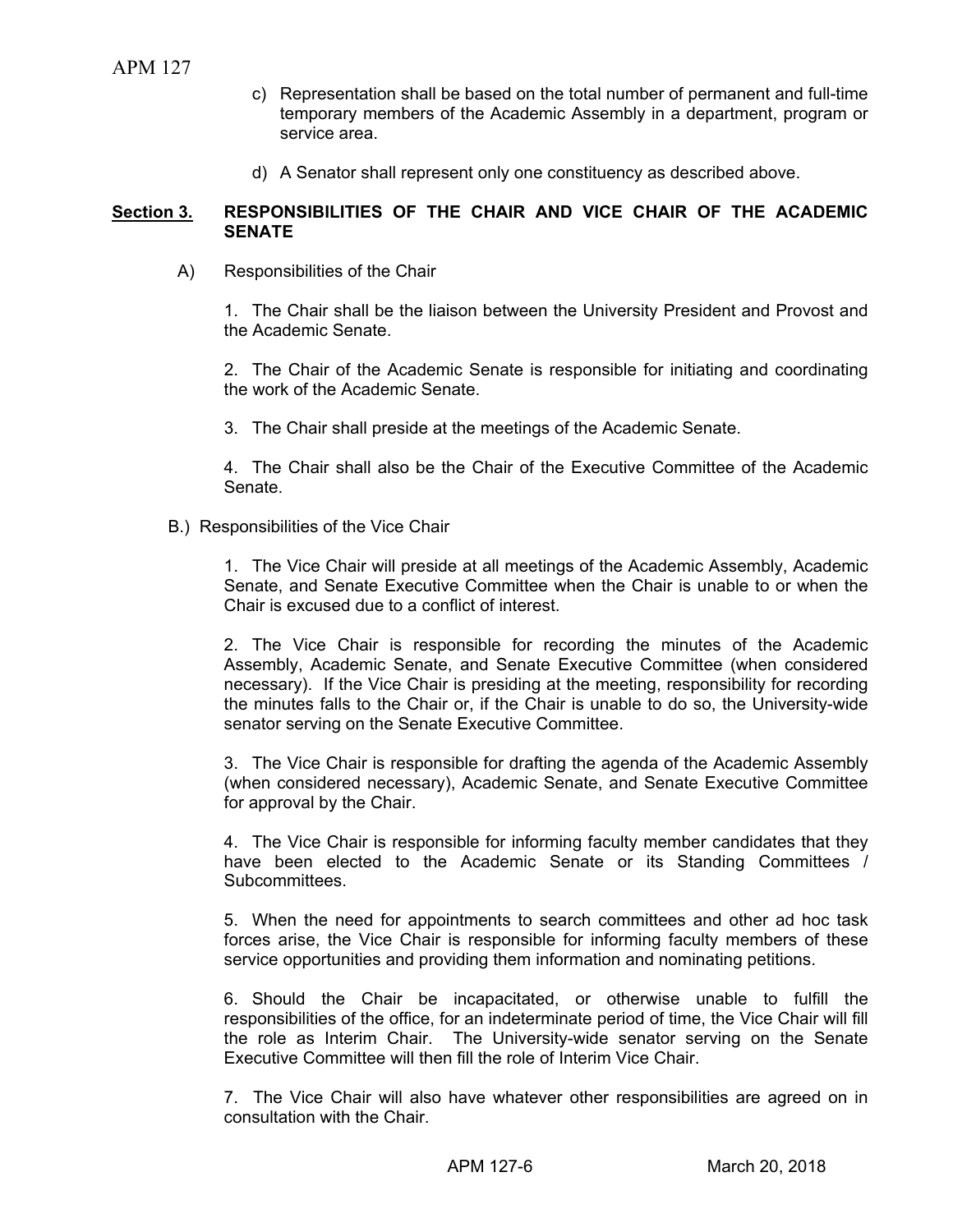## **Section 4. DUTIES OF THE ACADEMIC SENATE**

The Academic Senate shall perform the duties of the Academic Assembly specified in Article I, Section 6.

### **Section 5. POLICY CONSULTATION AND RECOMMENDATIONS**

- A) "The variety and complexity of the tasks performed by institutions of higher education produce an inescapable interdependence among governing board, administration, faculty, students and others. The relationship calls for adequate communication among these components and full opportunity for appropriate joint planning and effort."<sup>4</sup> The deliberative process of consultation is therefore required. Meaningful consultation from initial formulation through final determination of policy and procedures, consists of thoughtful deliberation and presentation of facts and opinions leading to consensus or agreement.
- B) To achieve optimum communications, consultation and cooperation within the University, responsibilities of Academic Senate Standing Committees shall include:
	- 1. Formulation of policy recommendations in consultation with the Administration;

 2. Development of procedures that accompany policy recommendations in consultation with the Administration;

- 3. Consultation with the Administration on the implementation of policy;
- 4. Consultation with the Administration on other appropriate matters;
- 5. Consultation with other Academic Senate Standing Committees as appropriate; and
- 6. Consultation with the Council of Deans as appropriate.
- C) Policy recommendations or reports, except as defined in Section 8.C, emanating from Academic Senate Standing Committees, Subcommittees, task forces or ad hoc committees shall be forwarded to the Academic Senate for appropriate review and approval before submission to the President for final action.

## **Section 6. EXECUTIVE COMMITTEE OF THE ACADEMIC SENATE**

- A) *Membership* 
	- 1. The Executive Committee shall consist of ten (10) or eleven (11, if immediate past Chair of the Academic Assembly/Senate is serving) members including:
		- a) Chair and Vice Chair/Secretary of the Academic Assembly/Senate elected for two-year terms by the Academic Senate;

 $\overline{a}$ 4 STATEMENT ON GOVERNMENT OF COLLEGES AND UNIVERSITIES, 1966 AAUP POLICY DOCUMENTS AND REPORTS, 1973 EDITION.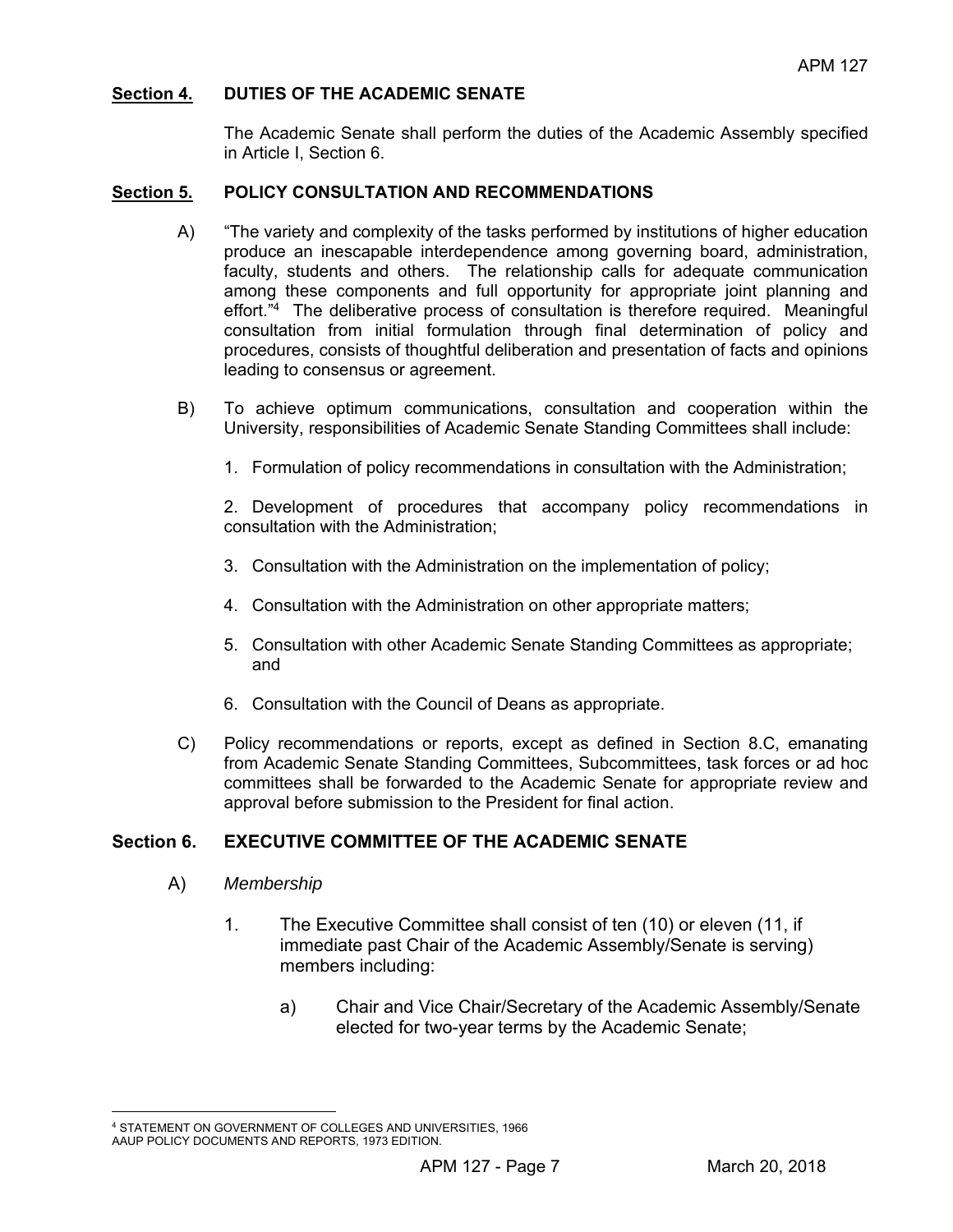- b) Three elected members of the Academic Senate shall be elected by and from the Academic Senate for staggered three-year terms.
- c) One University-wide Senator elected by and from the Academic Senate for a three-year term.
- d) One Delegate to the Statewide Academic Senate elected by the Academic Senate for a three-year term.
- e) The President and the Provost/Vice President for Academic Affairs as non-voting ex-officios.
- f) The immediate past Chair of the Academic Assembly/Senate (if applicable) may serve, at their discretion, as a non-voting ex-officio for a one-year term; and
- g) One voting ex-officio student member who also serves on the Academic Senate elected by Associated Students for a one-year term.
- 2. Members of the Executive Committee may be recalled by a two-thirds vote of the Academic Senate.
- 3. A replacement for a Senator shall not serve on the Executive Committee, unless elected thereto by the Academic Senate.
- B) The Executive Committee shall have such powers and duties as delegated to it by the Academic Senate.

## **Section 7. SENATE STANDING COMMITTEES AND SUBCOMMITTEES**

- A) Any Academic Senate Committee/Subcommittee, including task forces or ad hoc committees, under the auspices of the Academic Senate shall be chaired by a faculty member.
- B) The Academic Senate shall have the authority to establish, discharge or abolish Senate Standing Committees which are charged with the duties specified in Article I, Section 6, and shall make required appointments and shall determine the functions and structure of each such committee.
	- 1. Each Academic Senate Standing Committee shall establish, upon the approval of the Academic Senate, such continuing subcommittees as required to perform its functions.
	- 2. Standing Committees may also establish ad hoc committees or task forces as needed.
- C) The Academic Senate may create task forces or ad hoc committees at its discretion to carry out special assignments. The Chair of the Academic Senate shall appoint the members of such committees with approval of the Executive Committee.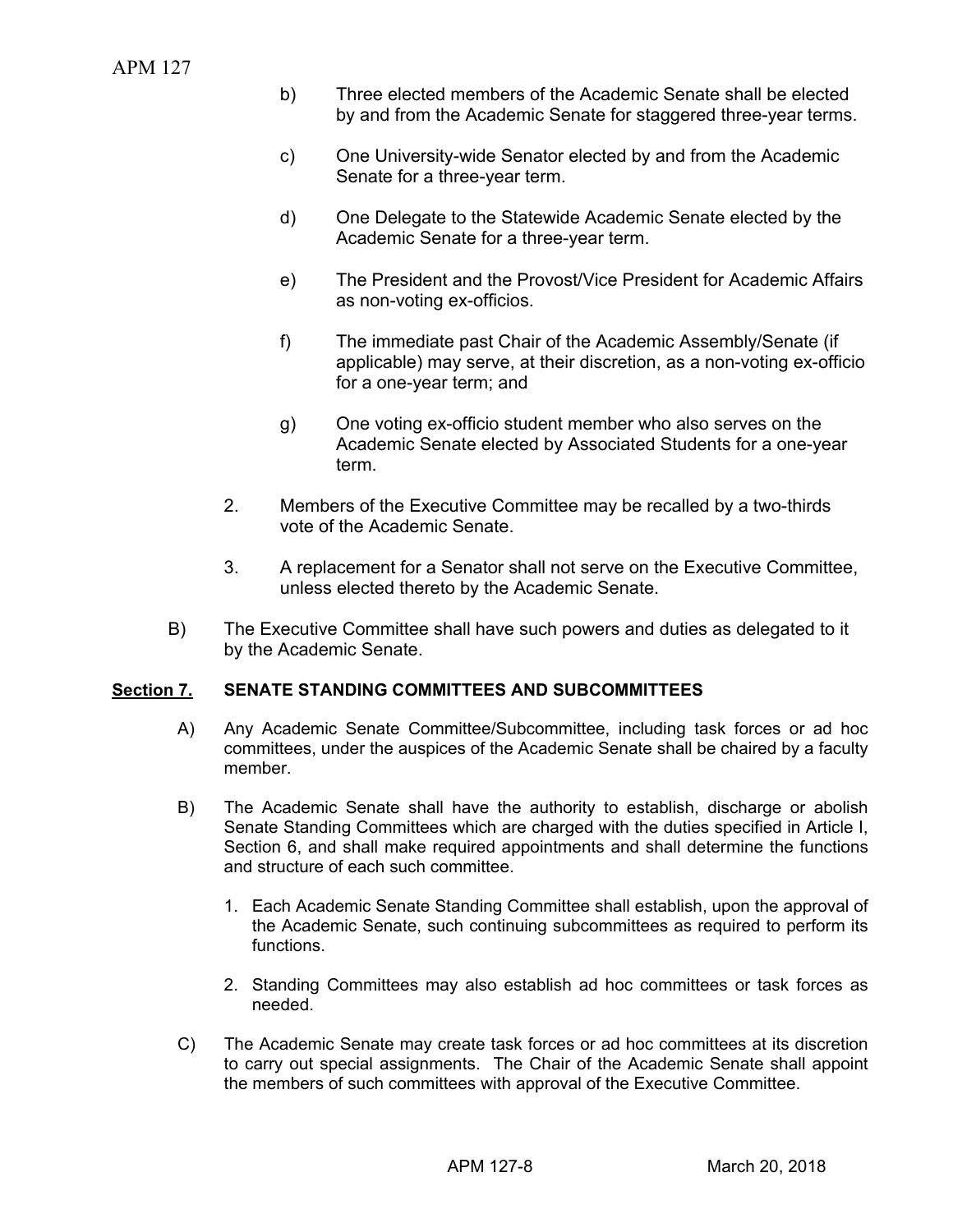- D) Faculty nominations for administrative committees, task forces, ad hoc committees, or other groups shall fall under the purview of Executive Committee approval.
- E) Members of Senate bodies who do not attend regularly will be notified by the Academic Senate or committee chair. After such notification, should the member miss two more meetings, a resignation may be issued by the Executive Committee.

#### **Section 8. REPORTING OF COMMITTEES**

- A) Each Senate Standing Committee shall consult with other Senate Standing Committees as appropriate.
- B) Each Senate Standing Committee shall make recommendations or reports to the Academic Senate through the Executive Committee. The President, Provost/VPAA or other appropriate administrative officers shall be kept informed of all pending Academic Senate recommendations and reports.
- C) Academic Senate Standing Committees (and various subcommittees as charged) shall advise appropriate administrative officers on operation, decision, and actions consistent with the governance policies of the University.
- D) During the last thirty instructional days of the academic year, all chairs of Senate Standing Committees will provide to the Academic Senate a report summarizing all of the work and decisions of their committees, and all subcommittees under their committee for that academic year.

#### **Section 9. MEMBERSHIP**

- A) No person shall serve on more than one Senate Standing Committee or Board. Exofficio administrative representatives are exempt from this provision. No member of a Standing Committee shall serve on one of its own subcommittees.
- B) Administrators shall serve on Senate Standing Committees/Subcommittees or other bodies in a voting ex-officio capacity. Administrative representatives on Senate Standing Committees and Subcommittees should be able to speak for the Administration on matters before the committee/subcommittee. The administrative representation on a committee may be exercised by a single person or by different persons as the matters before the committee change.
- C) All Academic Assembly members selected to serve on any committee, or other body not created by the Academic Senate and who speak for or represent the faculty of the University on any matter (other than a collective bargaining issue) shall be appointed and/or recommended to such committee, or other body by the Academic Senate.
- D) Members of the Academic Assembly appointed and/or recommended by the Academic Senate to any committee, board or other body not created by the Academic Senate shall make a written report periodically to the Senate on the activities of such committees, or other bodies.
- E) Student members of committees are voting ex-officio when they are included in a committee's or subcommittee's membership.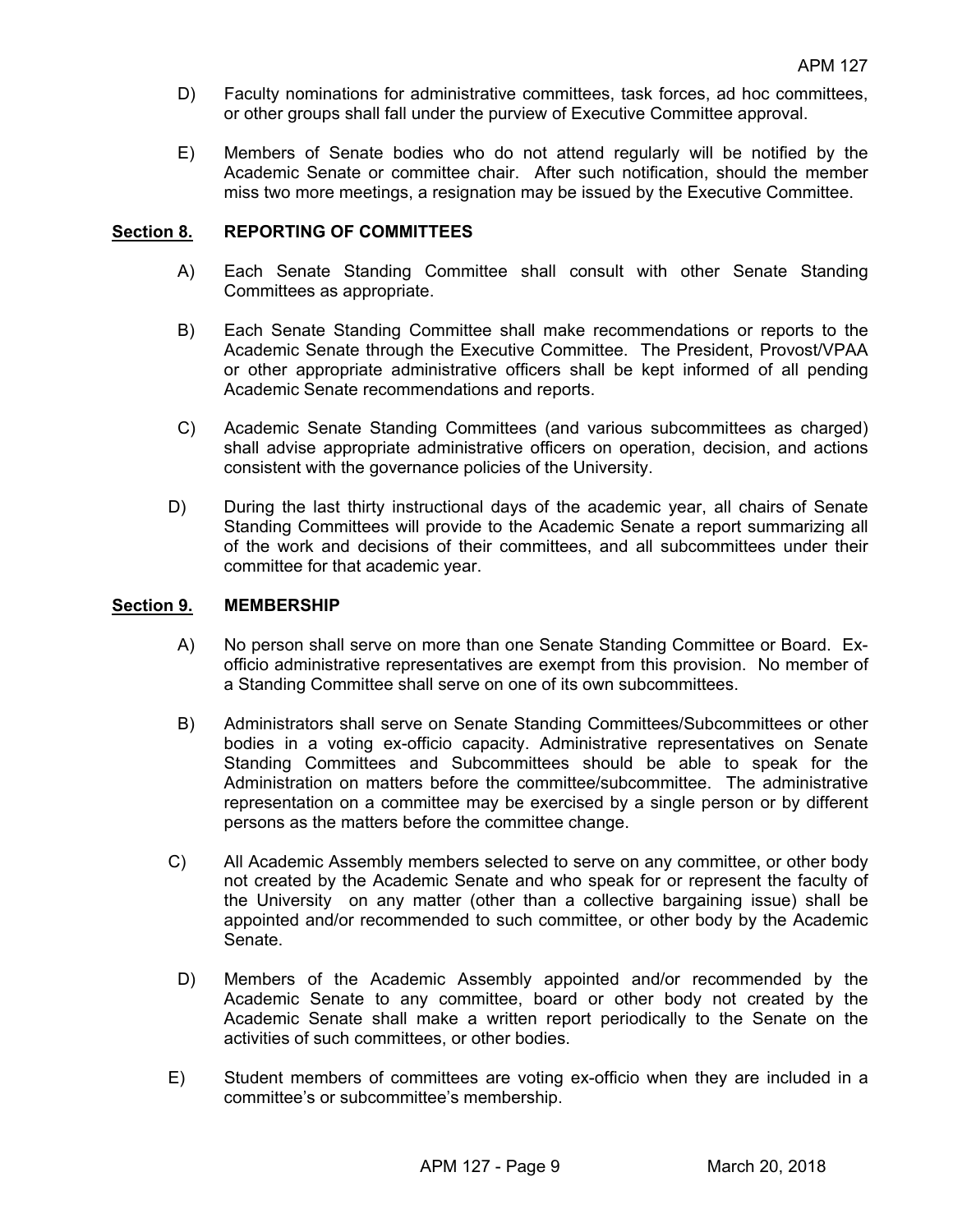#### **Section 10. ELECTIONS, ELIGIBILITY, AND TERMS OF OFFICE FOR DEPARTMENT/PROGRAM SENATORS**

- A) Any voting member of the Academic Assembly as defined in Article 1, Section 4 of this Constitution is eligible for election to the Academic Senate. The electorate shall be faculty members of the appropriate constituency. All Academic Senate elections shall be concluded by April 15 of each year. The terms of office of all elected members of the Academic Senate shall be three years beginning with the last Monday in April. All elections shall be by secret ballot.
- B) Recurring absence of members
	- i.) If a Senator representing a department / program has more than two unexcused absences in a semester, the Chair will notify the Senator's department / program chair.
	- ii.) In the case of university-wide or state-wide senators, if a Senator has two unexcused absences in a semester, the Chair will contact the Senator to express concern and will notify the Academic Senate after a third unexcused absence
- C) A Senator may be recalled by two-thirds of the appropriate constituency. Any Senator who is recalled or who resigns shall be replaced by the established election process, and the Senator so elected shall serve out the unexpired term.
- D) A Senator shall be a voting member of the constituency represented. If a Senator's status within the Academic Assembly changes, the Senator shall be disqualified from representing that constituency. Any Senator, including university-wide and statewide senators, approved for a sabbatical, difference- in -pay leave, or any other University-approved semester leave must resign from the office and all university committees, sub-committees, and task forces at the end of the semester immediately preceding the beginning of the leave.

# **ARTICLE III**

## **Section 1. MEETING OF THE ACADEMIC ASSEMBLY**

- A) The Chair of the Academic Assembly shall call one meeting of the Academic Assembly each academic year. The Chair may also call such other meetings as deemed necessary.
- B) Meetings of the Academic Assembly may be requested by a petition of not less than 10 percent of its membership. Upon receipt of such petition, the Chair shall call a meeting to take place in not more than ten instructional days.
- C) The Academic Assembly may, if a quorum is present, make recommendations directly to the President.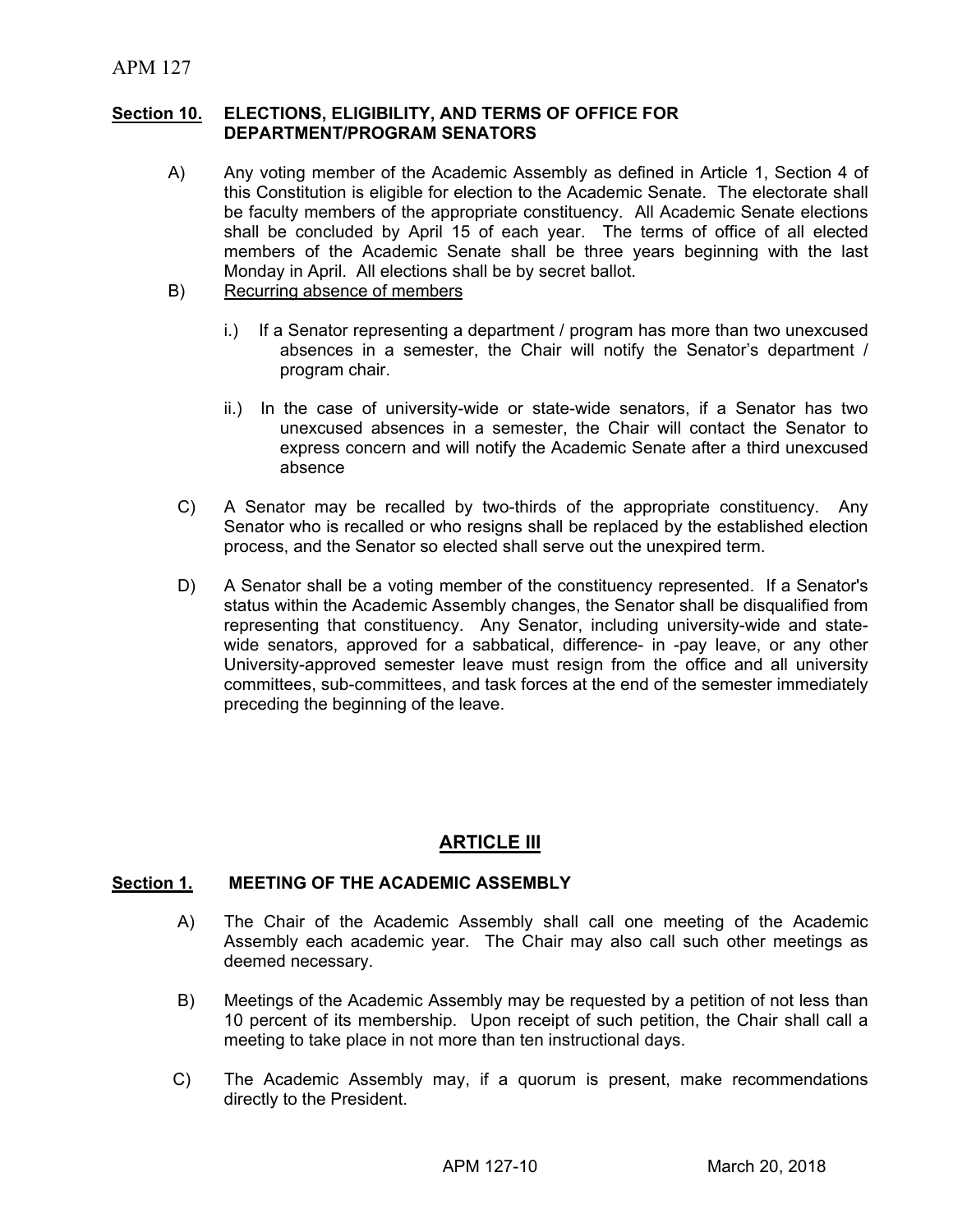## **Section 2. QUORUM OF THE ACADEMIC ASSEMBLY**

A quorum of the Academic Assembly shall be 25% of its voting membership.

#### **Section 3. MEETINGS OF THE ACADEMIC SENATE**

- A) The Chair of the Academic Senate shall call at least one meeting of the Academic Senate each semester.
- B) Meetings of the Academic Senate may be requested by a petition of not less than 15 percent of its membership. Upon receipt of such a petition, the Chair shall call a meeting as soon as practical.
- C) Meetings of the Academic Senate may be requested in writing by any three members of the Executive Committee, and the Chair shall call a meeting upon receipt of such a request as soon as practical.

## **Section 4. QUORUM OF THE ACADEMIC SENATE**

A quorum of the Academic Senate shall be a simple majority of its voting membership.

## **Section 5. MEETINGS OF THE EXECUTIVE COMMITTEE**

The Chair of the Academic Senate shall normally call meetings of the Executive Committee of the Academic Senate not less than once every month during the academic year.

## **Section 6. QUORUM OF THE EXECUTIVE COMMITTEE**

A quorum of the Executive Committee shall be a simple majority of its voting membership.

## **ARTICLE IV**

#### **Section 1. COLLEGE / SCHOOL GOVERNANCE AND CONSULTATION**

Each college / school shall have Articles of Governance which provide for faculty consultation and participation in the development of school policy and procedures. Provisions of college / school constitutions shall be consistent with the principles and practices of shared governance and consultation embodied in the Constitution of the CSU, Fresno, Academic Assembly and shall include matters for which the faculty has primary responsibility: Curriculum, budget and academic personnel.